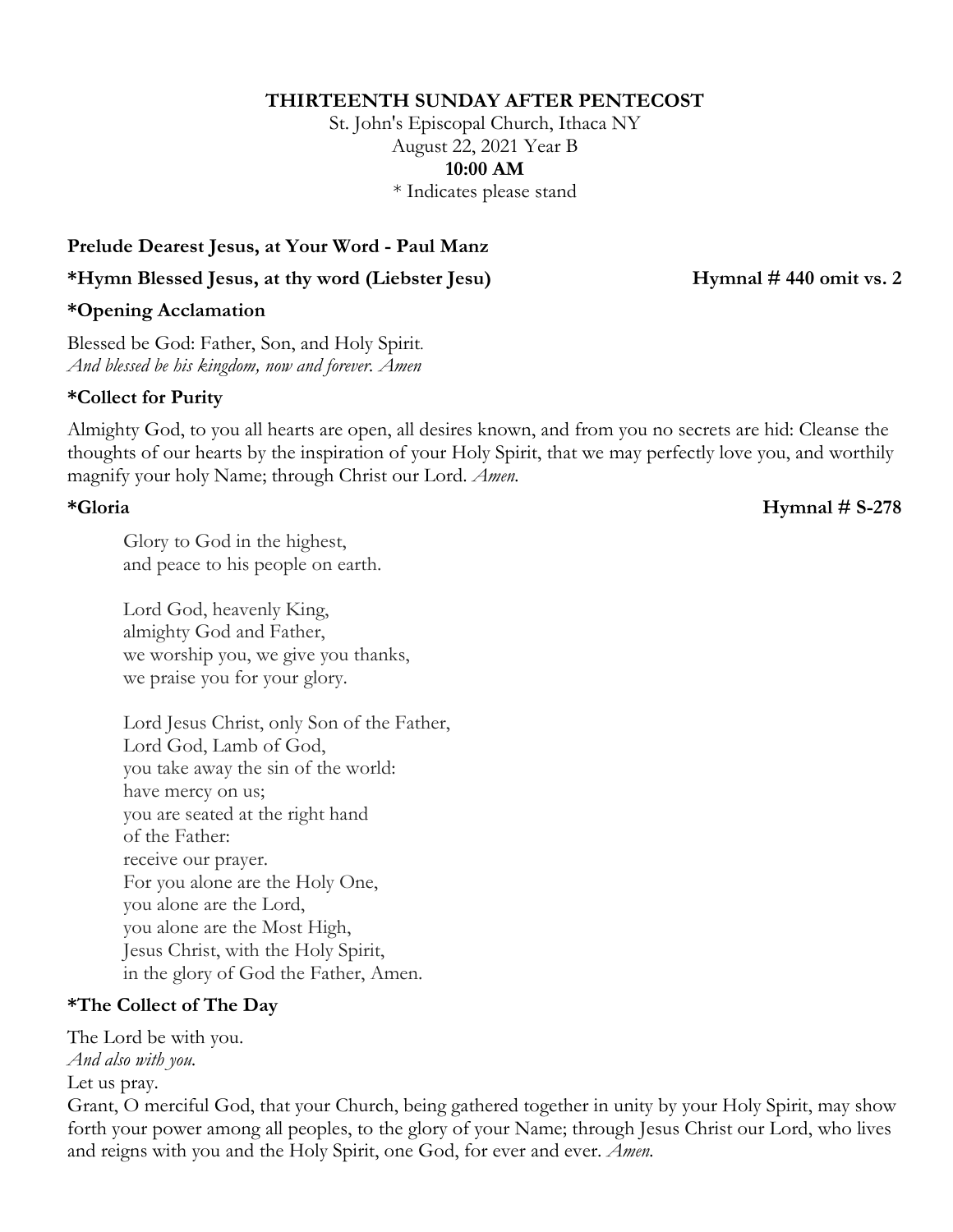### **The First Lesson 1 Kings 8:1, 6, 10-11, 22-30, 41-43**

[Solomon assembled the elders of Israel and all the heads of the tribes, the leaders of the ancestral houses of the Israelites, before King Solomon in Jerusalem, to bring up the ark of the covenant of the Lord out of the city of David, which is Zion. Then the priests brought the ark of the covenant of the Lord to its place, in the inner sanctuary of the house, in the most holy place, underneath the wings of the cherubim. And when the priests came out of the holy place, a cloud filled the house of the Lord, so that the priests could not stand to minister because of the cloud; for the glory of the Lord filled the house of the Lord.]

Then Solomon stood before the altar of the Lord in the presence of all the assembly of Israel, and spread out his hands to heaven. He said, "O Lord, God of Israel, there is no God like you in heaven above or on earth beneath, keeping covenant and steadfast love for your servants who walk before you with all their heart, the covenant that you kept for your servant my father David as you declared to him; you promised with your mouth and have this day fulfilled with your hand. Therefore, O Lord, God of Israel, keep for your servant my father David that which you promised him, saying, 'There shall never fail you a successor before me to sit on the throne of Israel, if only your children look to their way, to walk before me as you have walked before me.' Therefore, O God of Israel, let your word be confirmed, which you promised to your servant my father David.

"But will God indeed dwell on the earth? Even heaven and the highest heaven cannot contain you, much less this house that I have built! Regard your servant's prayer and his plea, O Lord my God, heeding the cry and the prayer that your servant prays to you today; that your eyes may be open night and day toward this house, the place of which you said, 'My name shall be there,' that you may heed the prayer that your servant prays toward this place. Hear the plea of your servant and of your people Israel when they pray toward this place; O hear in heaven your dwelling place; heed and forgive.

"Likewise when a foreigner, who is not of your people Israel, comes from a distant land because of your name —for they shall hear of your great name, your mighty hand, and your outstretched arm when a foreigner comes and prays toward this house, then hear in heaven your dwelling place, and do according to all that the foreigner calls to you, so that all the peoples of the earth may know your name and fear you, as do your people Israel, and so that they may know that your name has been invoked on this house that I have built.

# The Word of the Lord. Thanks be to God.

- 1 How dear to me is your dwelling, O Lord of hosts! \* My soul has a desire and longing for the courts of the Lord; my heart and my flesh rejoice in the living God.
- 2 The sparrow has found her a house and the swallow a nest where she may lay her young; \* by the side of your altars, O Lord of hosts, my King and my God.
- 3 Happy are they who dwell in your house! \* they will always be praising you.
- 4 Happy are the people whose strength is in you! \* whose hearts are set on the pilgrims' way.
- 5 Those who go through the desolate valley will find it a place of springs, \* for the early rains have covered it with pools of water.

**Psalm 84 Quam dilecta!**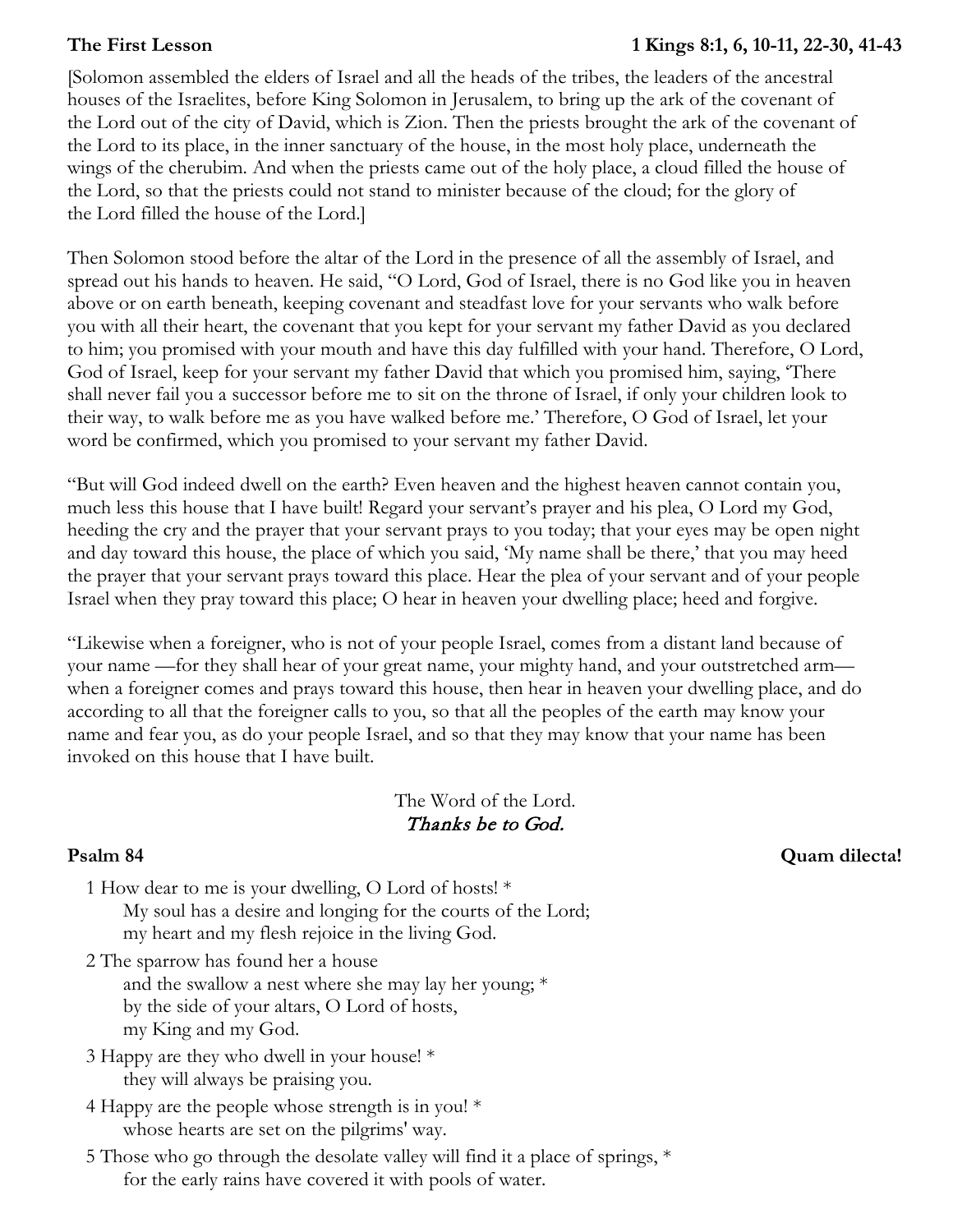- 6 They will climb from height to height, \* and the God of gods will reveal himself in Zion.
- 7 Lord God of hosts, hear my prayer; \* hearken, O God of Jacob.
- 8 Behold our defender, O God; \* and look upon the face of your Anointed.
- 9 For one day in your courts is better than a thousand in my own room, \* and to stand at the threshold of the house of my God than to dwell in the tents of the wicked.
- 10 For the Lord God is both sun and shield; \* he will give grace and glory;
- 11 No good thing will the Lord withhold  $*$ from those who walk with integrity.
- 12 O Lord of hosts, \* happy are they who put their trust in you!

# **The Epistle Ephesians 6:10-20**

Be strong in the Lord and in the strength of his power. Put on the whole armor of God, so that you may be able to stand against the wiles of the devil. For our struggle is not against enemies of blood and flesh, but against the rulers, against the authorities, against the cosmic powers of this present darkness, against the spiritual forces of evil in the heavenly places. Therefore take up the whole armor of God, so that you may be able to withstand on that evil day, and having done everything, to stand firm. Stand therefore, and fasten the belt of truth around your waist, and put on the breastplate of righteousness. As shoes for your feet put on whatever will make you ready to proclaim the gospel of peace. With all of these, take the shield of faith, with which you will be able to quench all the flaming arrows of the evil one. Take the helmet of salvation, and the sword of the Spirit, which is the word of God.

Pray in the Spirit at all times in every prayer and supplication. To that end keep alert and always persevere in supplication for all the saints. Pray also for me, so that when I speak, a message may be given to me to make known with boldness the mystery of the gospel, for which I am an ambassador in chains. Pray that I may declare it boldly, as I must speak.

### The Word of the Lord. Thanks be to God.

# **\*The Gospel Reading John 6:56-69**

### The Holy Gospel of our Lord Jesus Christ according to John. Glory to you, Lord Christ.

Jesus said, "Those who eat my flesh and drink my blood abide in me, and I in them. Just as the living Father sent me, and I live because of the Father, so whoever eats me will live because of me. This is the bread that came down from heaven, not like that which your ancestors ate, and they died. But the one who eats this bread will live forever." He said these things while he was teaching in the synagogue at Capernaum.

When many of his disciples heard it, they said, "This teaching is difficult; who can accept it?" But Jesus, being aware that his disciples were complaining about it, said to them, "Does this offend you? Then what if you were to see the Son of Man ascending to where he was before? It is the spirit that gives life; the flesh is useless. The words that I have spoken to you are spirit and life. But among you there are some who do not believe." For Jesus knew from the first who were the ones that did not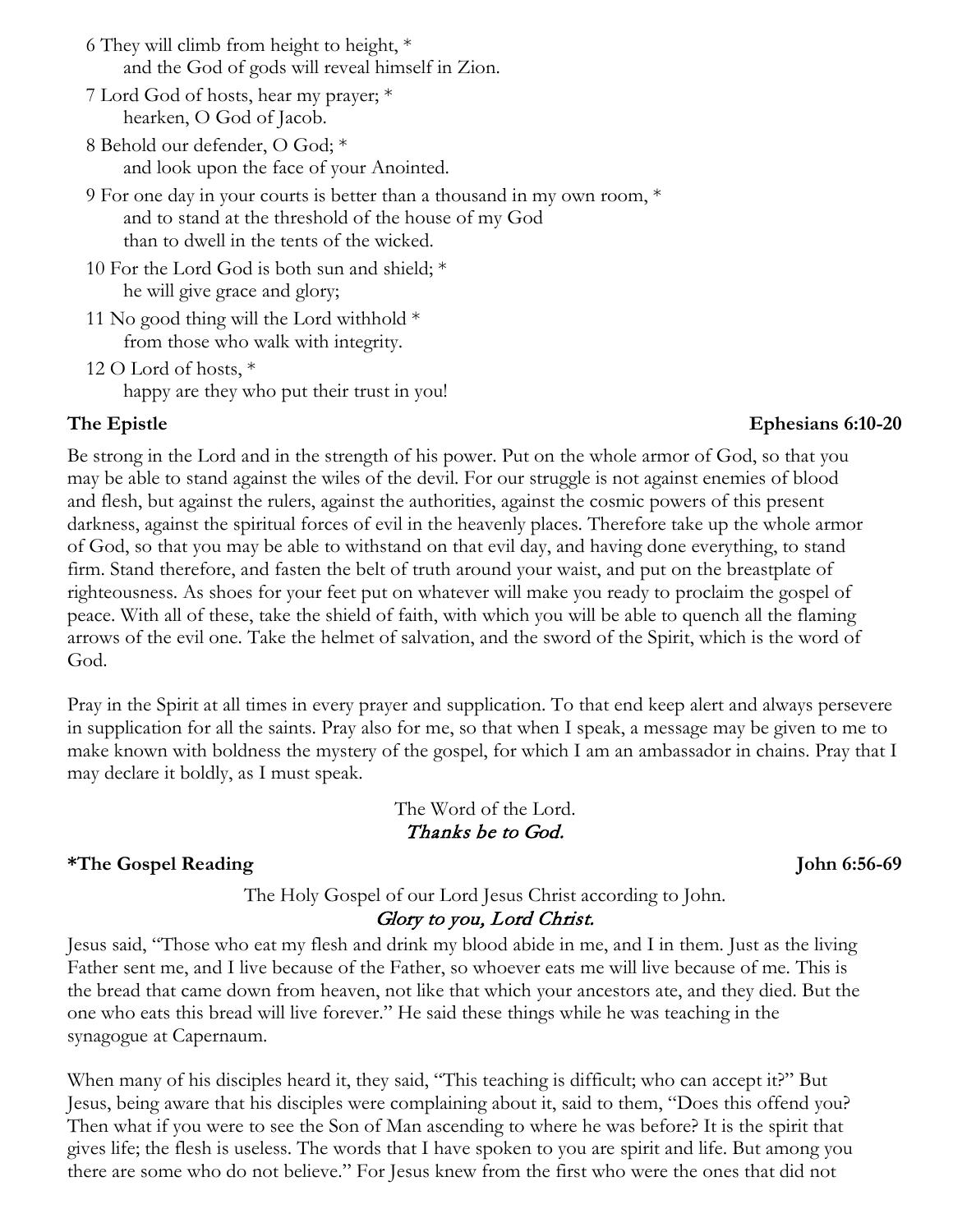believe, and who was the one that would betray him. And he said, "For this reason I have told you that no one can come to me unless it is granted by the Father."

Because of this many of his disciples turned back and no longer went about with him. So Jesus asked the twelve, "Do you also wish to go away?" Simon Peter answered him, "Lord, to whom can we go? You have the words of eternal life. We have come to believe and know that you are the Holy One of God."

## The Gospel of the Lord. Praise to you, Lord Christ.

### **The Sermon The Rev. Megan Castellan**

| We believe in one God,                                                                                                                | On the third day he rose again                                                                        |
|---------------------------------------------------------------------------------------------------------------------------------------|-------------------------------------------------------------------------------------------------------|
| the Father, the Almighty,                                                                                                             | in accordance with the Scriptures;                                                                    |
| maker of heaven and earth,                                                                                                            | he ascended into heaven                                                                               |
| of all that is, seen and unseen.                                                                                                      | and is seated at the right hand of the Father.                                                        |
| We believe in one Lord, Jesus Christ,<br>the only Son of God,<br>eternally begotten of the Father,<br>God from God, Light from Light, | He will come again in glory to judge the living<br>and the dead,<br>and his kingdom will have no end. |
| true God from true God,                                                                                                               | We believe in the Holy Spirit, the Lord, the giver                                                    |
| begotten, not made,                                                                                                                   | of life,                                                                                              |
| of one Being with the Father.                                                                                                         | who proceeds from the Father and the Son.                                                             |
| Through him all things were made.                                                                                                     | With the Father and the Son he is worshiped                                                           |
| For us and for our salvation                                                                                                          | and glorified.                                                                                        |
| he came down from heaven:                                                                                                             | He has spoken through the Prophets.                                                                   |
| by the power of the Holy Spirit                                                                                                       | We believe in one holy catholic and apostolic                                                         |
| he became incarnate from the Virgin Mary,                                                                                             | Church.                                                                                               |
| and was made man.                                                                                                                     | We acknowledge one baptism for the                                                                    |
| For our sake he was crucified under Pontius                                                                                           | forgiveness of sins.                                                                                  |
| Pilate;                                                                                                                               | We look for the resurrection of the dead,                                                             |
| he suffered death and was buried.                                                                                                     | and the life of the world to come. Amen.                                                              |

## **\*The Prayers of the People**

**\*The Nicene Creed**

God is our strength, our hope in times of trouble, our shield when joy abounds. In thanksgiving for God's abiding presence we offer our prayers and respond to each petition by saying, "Savior, be with us."

+ In thanksgiving for the foreigner in our midst, whose different experiences and understandings bring freshness and vitality to the life of the Church, reawakening our imagination in proclaiming the gospel; let us pray.

*Savior, be with us.*

+ In thanksgiving for the gift of free will and the ability to choose our direction in life; may God grant us *the wisdom to seek after those things which arm us with the power of faith, justice, and truth; let us pray. Savior, be with us.*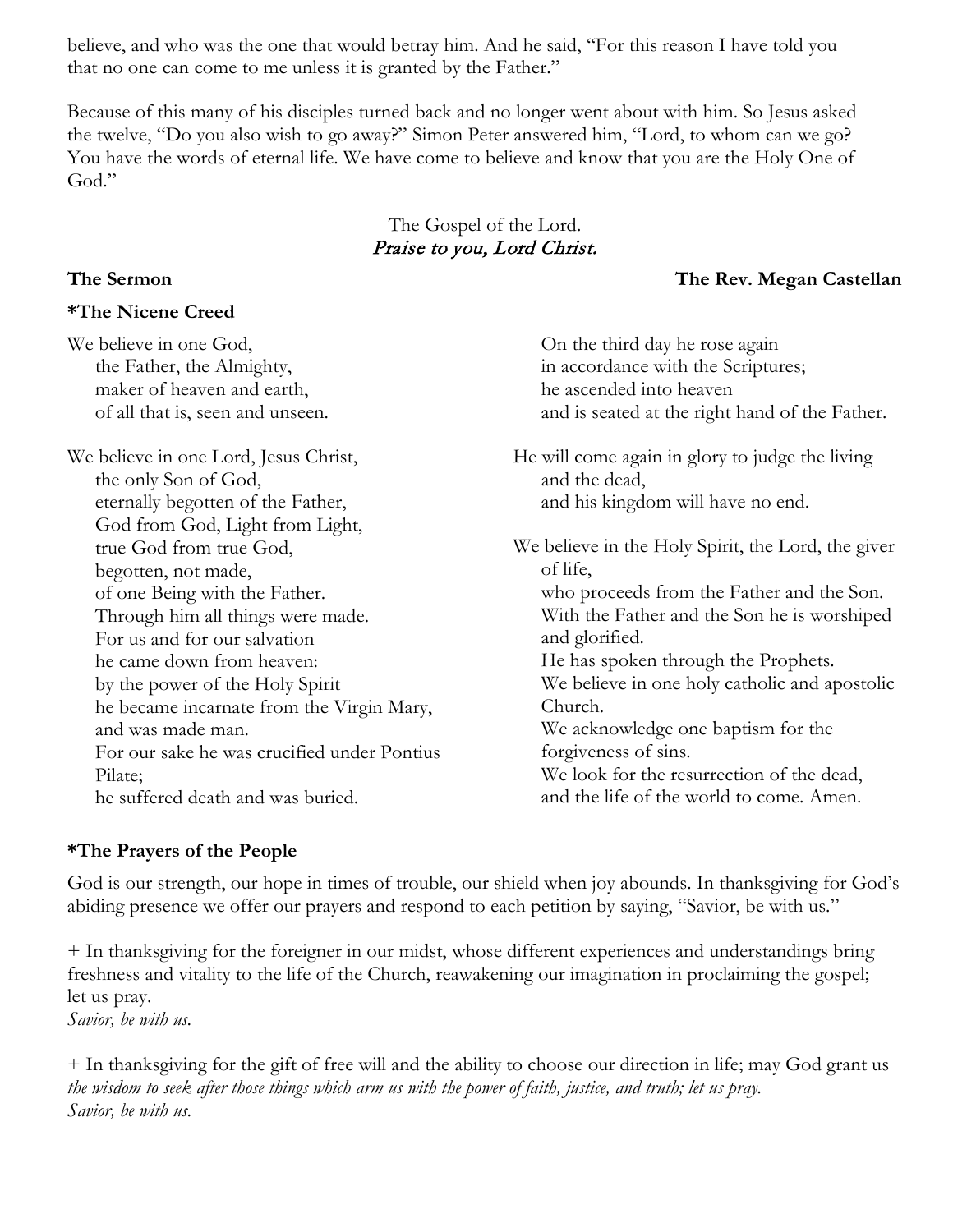+ For those preparing to return to schools and colleges, that they may be given a lively curiosity and a keen desire for inquiry and knowledge; let us pray. Sa*vior, be with us.*

+ That honesty will prevail in local and national governments and institutions, leading to peaceful resolutions to longstanding disputes, and social development that lifts the poor from hunger and despair; *let us pray.*

*Savior, be with us.*

+ For those who are ill, in hospitals, nursing facilities, or at home, that they may be freed from their physical burdens and receive spiritual health; let us pray. *Savior, be with us.*

+ For those who have died in the faith of Christ, may they rise to eternal glory; let us pray. *Savior, be with us.*

In the presence of the Holy Spirit, who gives life to the world, let us continue our prayers and thanksgivings.

For the special needs and concerns of this congregation, and especially for:

| Theodore | Susan  | $\int ay$ | Pat     | Christina |
|----------|--------|-----------|---------|-----------|
| Dhara    | Joan   | Terry     | Jerry   | Amelia    |
| Lorraine | lean   | Alan      | Cecil   | Dani      |
| Loraine  | James  | Sara      | Edith   | Mary      |
| Lucy     | Laura  | Suzy      | Shirley | Tom       |
| Carol    | Martha | Skip      | Donald  |           |
| Kathryn  | Mary   | Hattye    | Susan   |           |
| Wes      | James  | Elaine    | Pat     |           |

For those celebrating the anniversary of their birth this week: Cora Yao, Pam Talbott, Hilary Dietz

## **Confession of Sin**

Let us confess our sins against God and our neighbor.

*Most merciful God, we confess that we have sinned against you in thought, word, and deed, by what we have done, and by what we have left undone. We have not loved you with our whole heart; we have not loved our neighbors as ourselves. We are truly sorry and we humbly repent. For the sake of your Son Jesus Christ, have mercy on us and forgive us; that we may delight in your will, and walk in your ways, to the glory of your Name. Amen.*

Almighty God have mercy on you, forgive you all your sins through our Lord Jesus Christ, strengthen you in all goodness, and by the power of the Holy Spirit keep you in eternal life. *Amen.*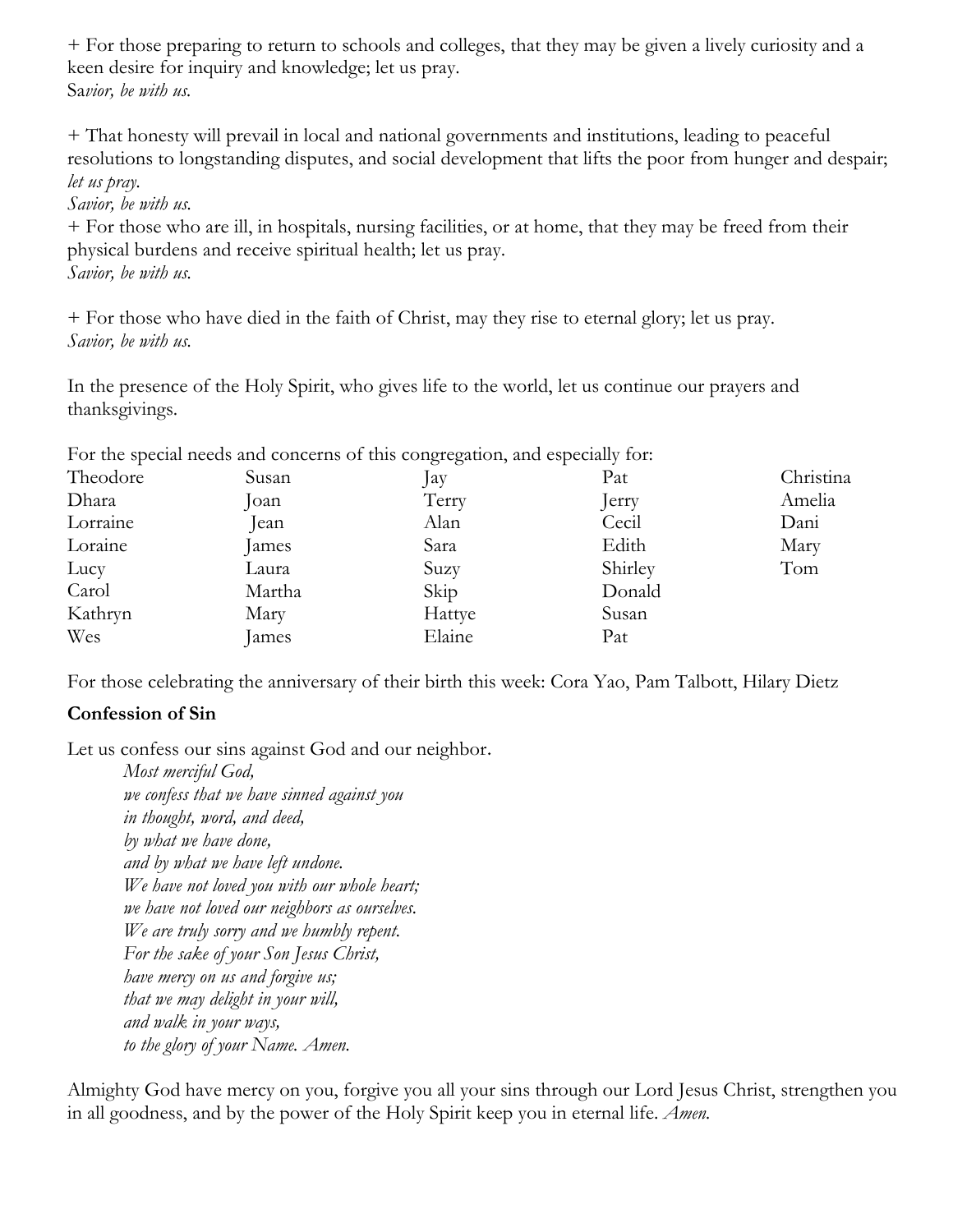### **Announcements & Welcome**

## **Offertory Sentence**

**\*Offertory Hymn** Blessed Jesus, at Your Word - J. S. Bach

# **\*The Great Thanksgiving Expanded Language Prayer A**

**Celebrant:** The Lord be with you. **People**: And also with you **Celebrant:** Lift up your hearts **People:** We lift them to the Lord **Celebrant:** Let us give thanks to the Lord our God. **People:** It is right to give our thanks and praise. **Celebrant**: *continuing:* Therefore we praise you, joining our voices with Angels and Archangels and with all the company of heaven, who forever sing this hymn to proclaim the glory of your Name:

# **Holy, holy, holy (Sanctus) Hymnal # S-130**

Holy, Holy, Holy Lord, God of power and might, heaven and earth are full of your glory. Hosanna in the highest. Blessed is he who comes in the name of the Lord. Hosanna in the highest

Holy and gracious God:

In your infinite love you made us for yourself; and when we had fallen into sin and became subject to evil and death, you, in your mercy, sent Jesus Christ, your only and eternal Son, to share our human nature, to live and die as one of us, to reconcile us to you, the God and maker of all.

Jesus stretched out his arms upon the cross, and offered himself, in obedience to your will, a perfect sacrifice for the whole world.

On the night he was handed over to suffering and death, our Savior Jesus Christ took bread; and when he had given thanks to you, he broke it, and gave it to his disciples, and said, "Take, eat: This is my Body, which is given for you. Do this for the remembrance of me."

After supper, Jesus took the cup of wine; and when he had given thanks, he gave it to them, and said "Drink this, all of you: This is my Blood of the New Covenant, which is shed for you and for many for the forgiveness of sins. Whenever you drink it, do this for the remembrance of me."

Therefore, we proclaim the mystery of faith:

# **Christ has died Christ is risen Christ will come again.**

We celebrate the memorial of our redemption, Almighty God, in this sacrifice of praise and thanksgiving. Recalling Christ's death, resurrection, and ascension, we offer you these gifts.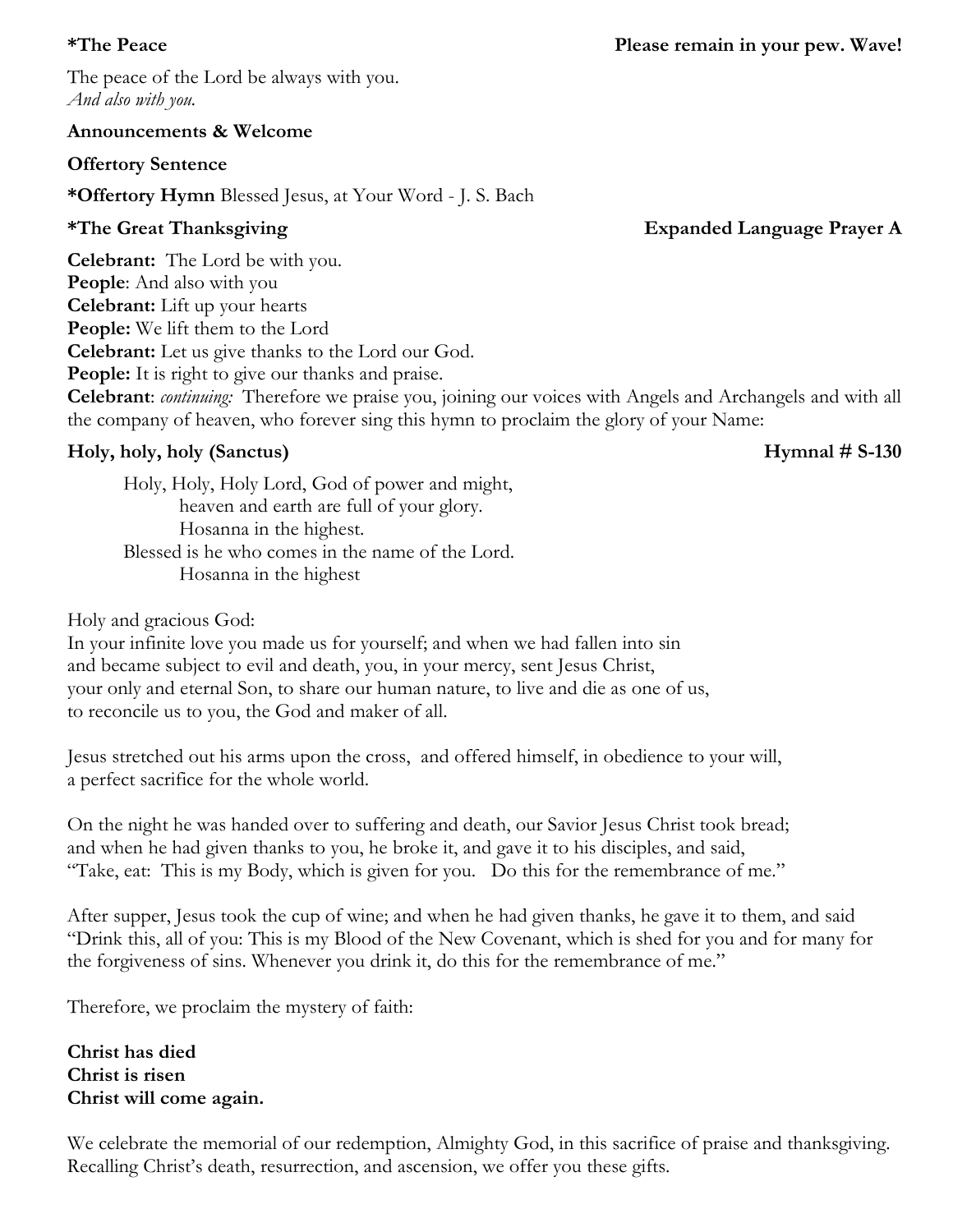Sanctify them by your Holy Spirit to be for your people the Body and Blood of your Son, the holy food and drink of new and unending life in Christ.

Sanctify us also that we may faithfully receive this holy Sacrament, and serve you in unity, constancy, and peace; and at the last day, bring us with all your saints into the joy of your eternal kingdom.

All this we ask through Jesus Christ our Savior. by Christ, and with Christ, and in Christ, in the unity of the Holy Spirit all honor and glory is yours, Almighty God, now and forever. Amen.

**The Lord's Prayer**

**Fraction**

**Lamb of God** (*Agnus Dei*) **Hymnal # S-164**

## **The Communion of the People**

*All people are invited to the Lord's Table. Eucharist will be distributed in the form of the bread with wine available for intincture. Please come forward in a single line in the center aisle to receive. Wait to remove your mask until you return to your seat, and then replace it after consuming the Sacrament.* 

## **Post Communion Prayer**

Eternal God, heavenly Father, you have graciously accepted us as living members of your Son our Savior Jesus Christ, and you have fed us with spiritual food in the Sacrament of his Body and Blood. Send us now into the world in peace, and grant us strength and courage to love and serve you with gladness and singleness of heart; through Christ our Lord. Amen.

## **Blessing**

**\*Hymn Stand up, stand up for Jesus (**Morning Light**) Hymnal # 561 omit vs 3**

### **Dismissal**

**Postlude Hymn of Faith - Walker Baylor**

**Liturgical Ministers** Daniella Ripperton, Jerome Fung

*This morning we welcome guest Organist George Damp*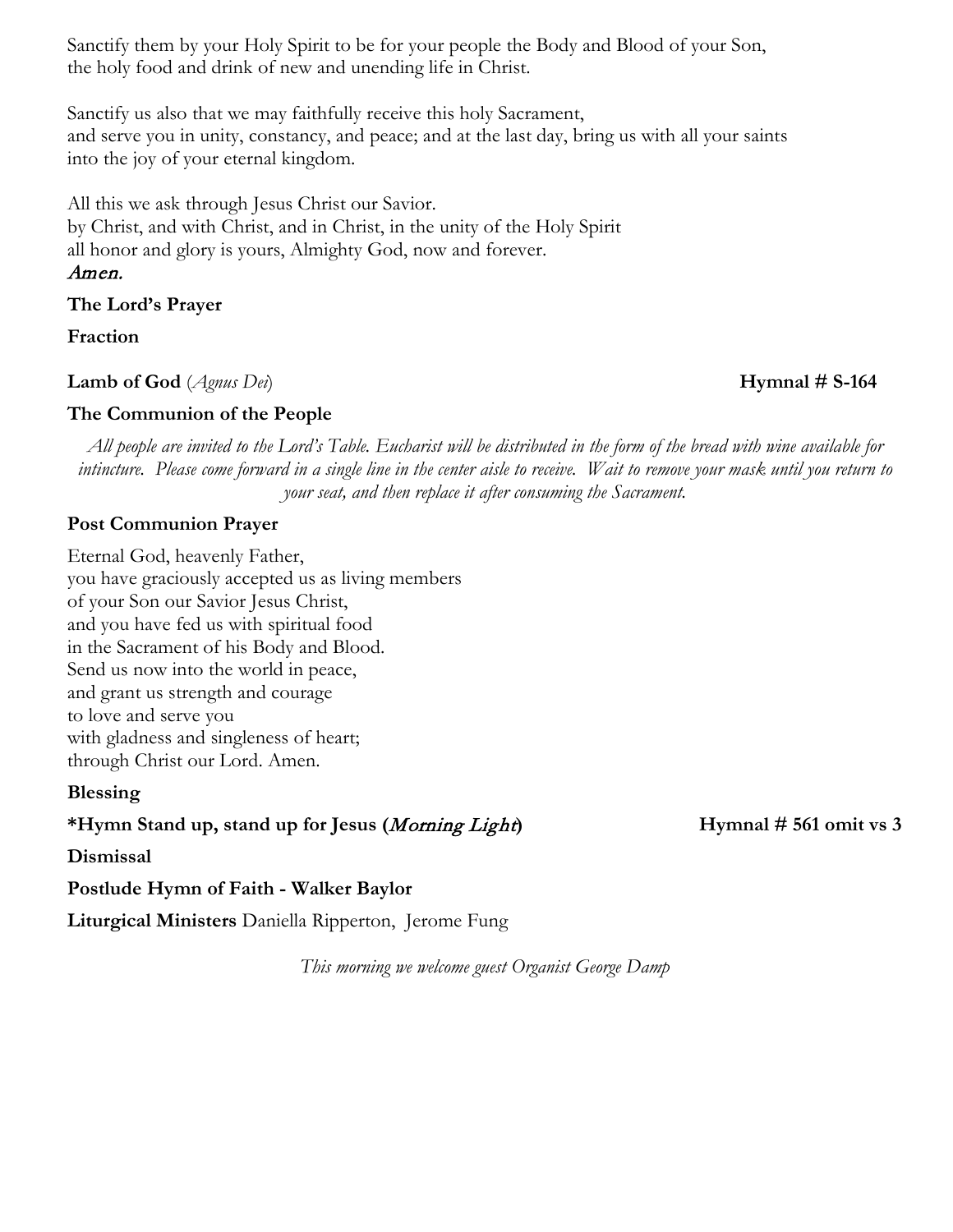## **Hymn Lyrics**

### **Blessed Jesus, at thy word** (*Liebster Jesu*)

1 Blessèd Jesus, at thy word we are gathered all to hear thee; let our hearts and souls be stirred now to seek and love and fear thee; by thy teachings pure and holy, drawn from earth to love thee solely.

3 Gracious Lord, thyself impart! Light of Light, from God proceeding, open thou our ears and heart, help us by thy Spirit's pleading. Hear the cry thy Church upraises; hear, and bless our prayers and praises.

## **Stand up, stand up for Jesus** (*Morning Light*)

1 Stand up, stand up, for Jesus, ye soldiers of the cross; lift high his royal banner, it must not suffer loss: from victory unto victory his army shall he lead, till every foe is vanquished and Christ is Lord indeed.

2 Stand up, stand up, for Jesus; the trumpet call obey; forth to the mighty conflict in this his glorious day: ye that are men now serve him against unnumbered foes; let courage rise with danger, and strength to strength oppose.

4 Stand up, stand up, for Jesus; the strife will not be long: this day, the noise of battle; the next, the victor's song. To valiant hearts triumphant, a crown of life shall be; they with the King of glory shall reign eternally.

The Hymnal 1982, Copyright © 1985 by The Church Pension Fund. Used by permission. OneLicense # A-724223. All rights reserved.